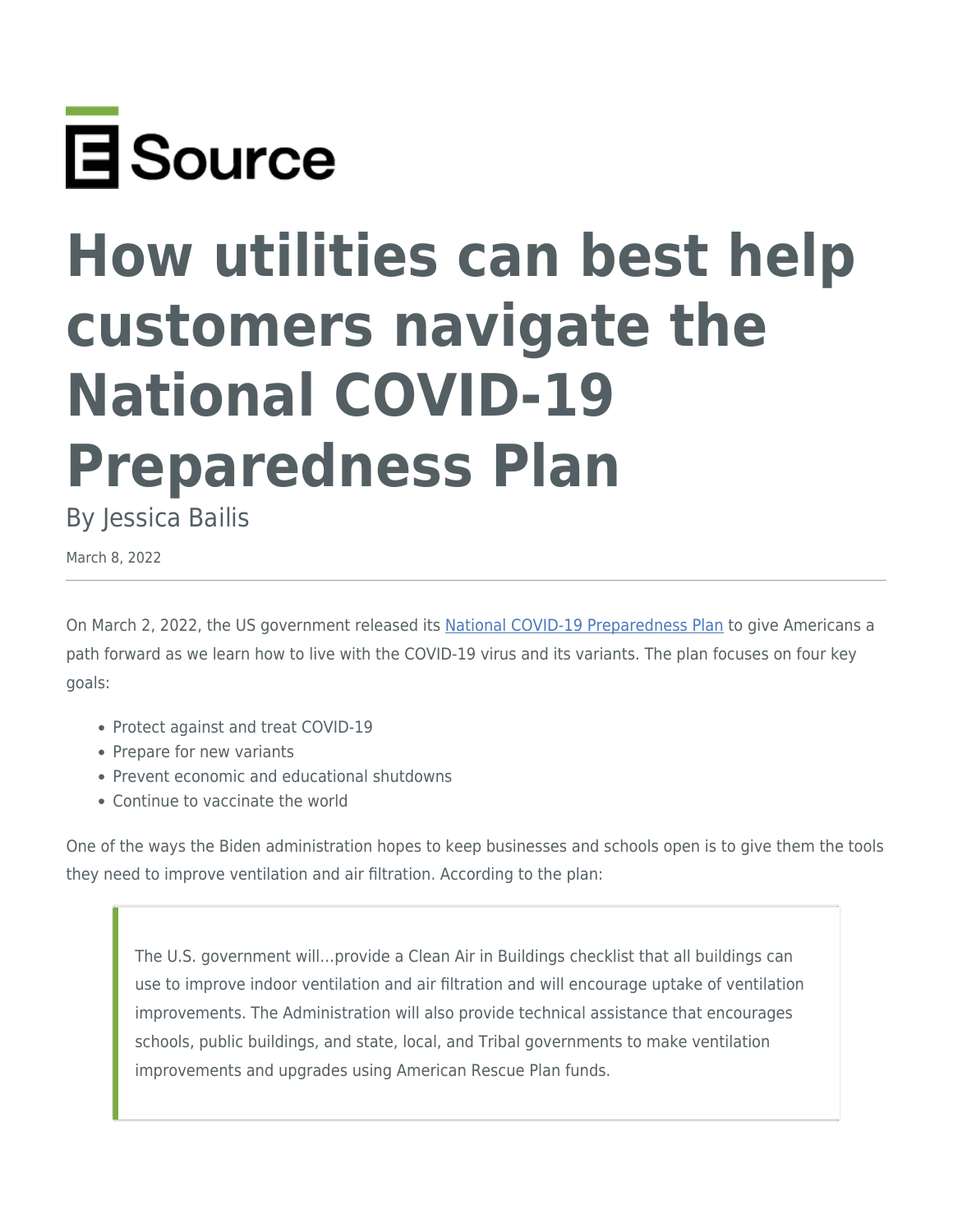As mask mandates lift across the country, millions of Americans are either gleefully or grudgingly taking their exposed faces into schools, offices, stores, restaurants, and gyms, assuming the businesses have taken appropriate measures to ensure their safety. With the government funding ventilation upgrades, there's really no reason why businesses shouldn't start planning their HVAC improvements as soon as possible.

## **With building safety during COVID, start small for big gains**

If you're struggling with where to begin, E Source can help. We can provide the air quality information your utility's business customers need to make their buildings as safe as possible for occupants while simultaneously saving money on their energy bills.

Our article "Air Quality, Energy Savings, and COVID-19" appears in E Source [Business Energy Advisor](https://www.esource.com/BusinessEnergyAdvisor), a library of information on energy efficiency in commercial and industrial facilities that utilities can publish on their websites. Business Energy Advisor offers nearly 100 pages of customer-centric guidance around energyefficient technologies; best-practice information custom tailored to a wide range of business types; and data analysis to help users make the best decisions when considering new types of equipment.

The article includes detailed advice for businesses looking to reduce the airborne transmission of COVID-19 in their facilities. Rather than jumping into costly upgrades to HVAC systems, businesses should start with simpler solutions to keep their buildings safe without sacrificing energy savings. Some of the simpler solutions include:

## **Help your business customers get a head start on the National COVID-19 Preparedness Plan**

Learn more about [Business Energy Advisor](https://www.esource.com/BusinessEnergyAdvisor) and contact our team today to start a conversation about how to give your customers access:

- Installing low-pressure-drop Minimum Efficiency Reporting Value (MERV) 13 filters
- Using natural ventilation
- Adding or using economizers for air-conditioning
- Adjusting, rather than disabling, demand-controlled ventilation
- Tuning up the air-conditioning system
- Using energy management and information systems
- Performing commissioning on the building's systems
- Adding energy-recovery ventilation
- Monitoring indoor air quality
- Using ultraviolet technology to sanitize air in ducts

Members of the E Source [Business Marketing Service](https://www.esource.com/business-marketing-service-membership) can get more tips in our report [Help your business](https://www.esource.com/124211gvf3/help-your-business-customers-manage-energy-use-they-reopen-after-covid-19-closures)